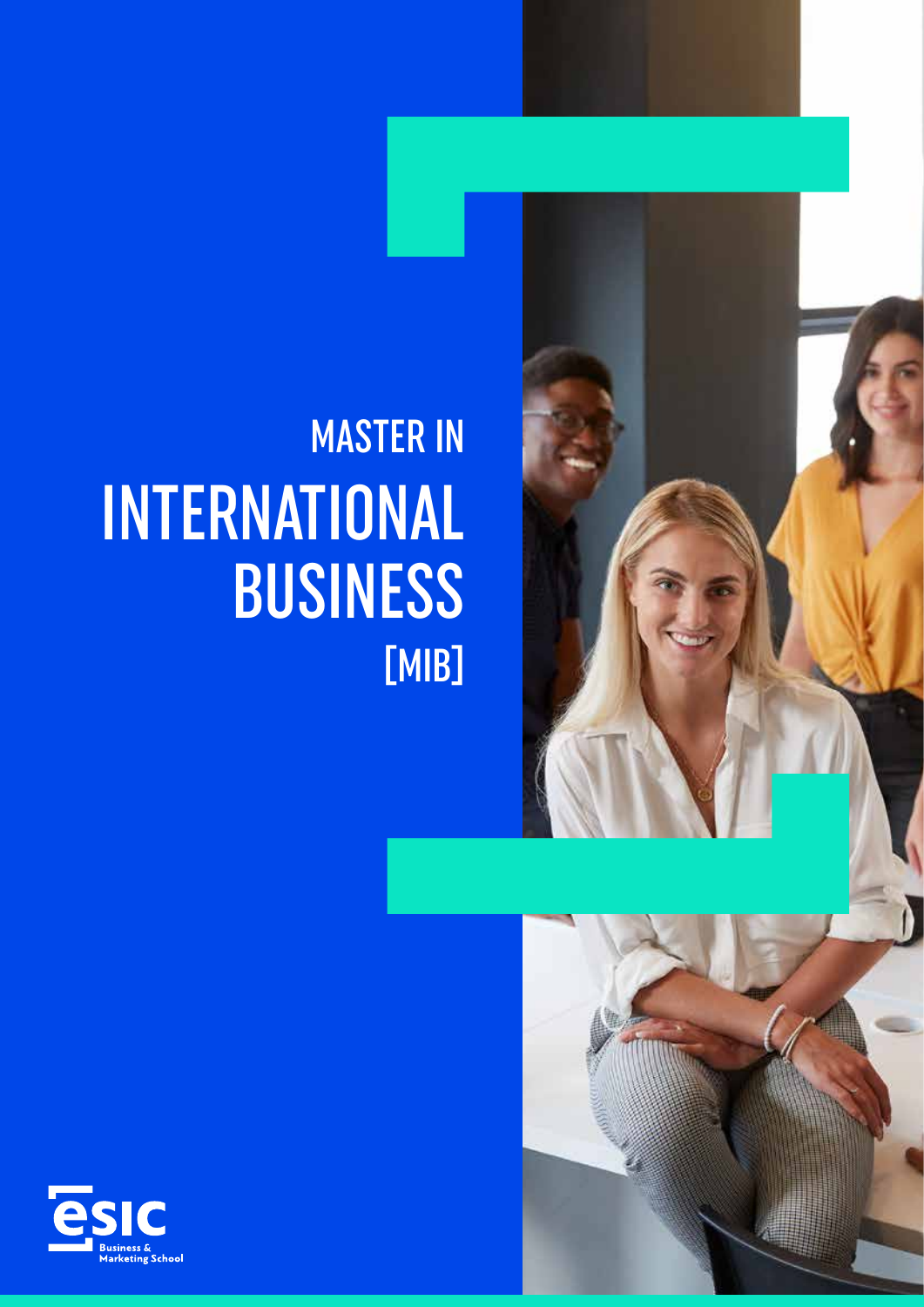# **55 + years**

# training global professionals in marketing, management, and technology

Founded in 1965 with the mission to train professionals who could respond to the changing needs of business and society, from an ethical point of view. Our strong links with the business world have made it easier for us to link teaching with the reality of business, providing all our programs with the flexibility that enables students to leave our classrooms qualified to face the current challenges of modern organisations with real possibilities of success, and to be the driving force for change in these organisations.

For more than five decades, we have been producing innovative programs, taught by qualified teaching staff with an excellent academic profile, proven teaching experience and recognised professional careers. In addition, we promote a large number of activities where relevant business members are actively involved: conferences, forums, masterclasses, practice days, etc.



and strategic alliances

on 5 continents



Agreements with 125+ universities



Top positions in business rankings

The quality of our courses is backed by national and international accreditation and certification:

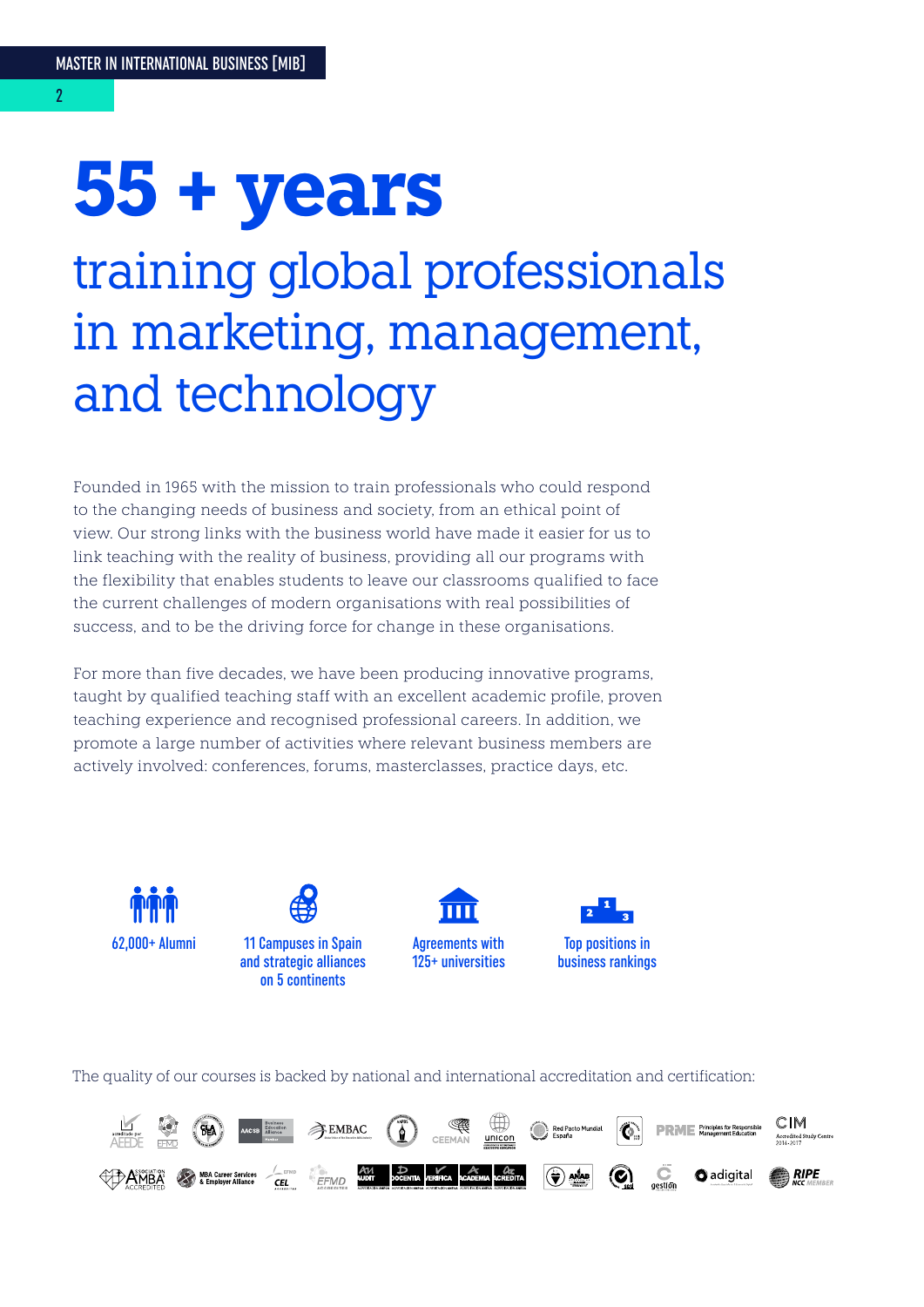# Rankings and Recognition

### **[Ranked among the best]**

Leading national and international media, as well as other prestigious institutions, have recognised the quality of ESIC's courses, rewarding its leadership and placing it at the forefront of multiple rankings.

| Forbes<br>EL⇔MUNDO                                                                       |                                               |                                   |                                                                                    |                                  |                                                         |                             |                                                |                                                                | Bloomberg<br>Businessweek           |                                                                           |
|------------------------------------------------------------------------------------------|-----------------------------------------------|-----------------------------------|------------------------------------------------------------------------------------|----------------------------------|---------------------------------------------------------|-----------------------------|------------------------------------------------|----------------------------------------------------------------|-------------------------------------|---------------------------------------------------------------------------|
| 1                                                                                        | 1                                             | 1                                 | 1                                                                                  | 1                                | 1                                                       |                             | $\overline{\mathbf{3}}$                        | 4                                                              |                                     | 23                                                                        |
| <b>Spain</b><br><b>New Graduates and</b><br>young profesionals                           | <b>Spain</b><br>Senior<br><b>Management</b>   | <b>Spain</b><br><b>MBA</b>        | <b>Spain</b><br><b>Executive</b><br><b>Programs</b>                                | <b>Spain</b><br><b>Marketing</b> | <b>Spain</b><br><b>Foreign</b><br><b>Trade</b>          |                             | <b>Spain</b><br>Human<br><b>Resources</b>      | <b>Spain</b><br><b>Advertising and</b><br><b>Communication</b> |                                     | <b>Europe</b><br><b>Business</b><br><b>School</b>                         |
|                                                                                          |                                               |                                   |                                                                                    |                                  |                                                         |                             |                                                |                                                                | <b>POETS &amp;</b><br><b>JUANTS</b> | The<br>Economist                                                          |
| 12<br>34                                                                                 | 34                                            | 34                                | 50                                                                                 | 51                               | 64                                                      | 51                          |                                                | 40                                                             |                                     | 87                                                                        |
| <b>Europe</b><br><b>Europe</b><br>Logistics<br><b>MBA</b><br><b>Executive</b>            | <b>Europe</b><br><b>Business</b><br>Analytics | <b>Europe</b><br><b>Marketing</b> | <b>Europe</b><br><b>Management</b>                                                 | <b>Europe</b><br><b>MBA</b>      | <b>Europe</b><br><b>Finance</b>                         | Global<br><b>Marketing</b>  | <b>MBA</b> speciality in                       | Global<br><b>School</b>                                        | <b>Business</b>                     | Global<br><b>Business</b><br><b>School</b>                                |
| <b>América</b><br>economía                                                               |                                               |                                   |                                                                                    |                                  | ncorporated                                             |                             |                                                |                                                                |                                     |                                                                           |
| 5                                                                                        |                                               | 19                                |                                                                                    | 37                               |                                                         | 41                          |                                                | 47                                                             | 49                                  | 85                                                                        |
| Global<br>Widest selection of courses in the areas<br>of Marketing, Technology and Sales |                                               | Global                            | <b>Business School</b>                                                             | Global                           | <b>Executive MBA</b>                                    | Global<br><b>Management</b> |                                                | Global<br><b>Marketing</b>                                     | Global<br><b>Finance</b>            | Global<br><b>Business School</b>                                          |
| <b>UNIVERSITY</b>                                                                        |                                               | <b>EXPANSION</b>                  |                                                                                    |                                  | FSO                                                     |                             |                                                |                                                                |                                     | elEconomista                                                              |
| 24<br>4                                                                                  | 30                                            |                                   | 41                                                                                 | 1                                |                                                         |                             | 5                                              |                                                                |                                     | 5                                                                         |
| Global<br>Global<br><b>MBA</b><br><b>Finance</b>                                         | Global                                        | <b>Business School</b>            | Global<br><b>Executive MBA</b>                                                     |                                  | <b>Latin America</b><br><b>Online Digital Marketing</b> |                             | <b>Latin America</b>                           | <b>Online Training Centre</b>                                  |                                     | <b>Latin America</b><br><b>Digital Innovation</b>                         |
| Ш<br>merco                                                                               |                                               |                                   |                                                                                    |                                  |                                                         |                             |                                                |                                                                |                                     |                                                                           |
| 2                                                                                        | $\mathbf 2$                                   |                                   |                                                                                    | $\mathbf 2$                      |                                                         |                             |                                                |                                                                | 57                                  |                                                                           |
| <b>Spain</b><br>Most reputable company<br>in the Education Sector.                       | <b>Spain</b>                                  | retain talent.                    | <b>University and Business School with</b><br>the greatest capacity to attract and | <b>Spain</b>                     | <b>University and Business School in</b>                |                             | <b>Accountability and Corporate Governance</b> | <b>Spain</b>                                                   |                                     | Eduardo Gómez Martín, Director<br><b>General of ESIC, Business Leader</b> |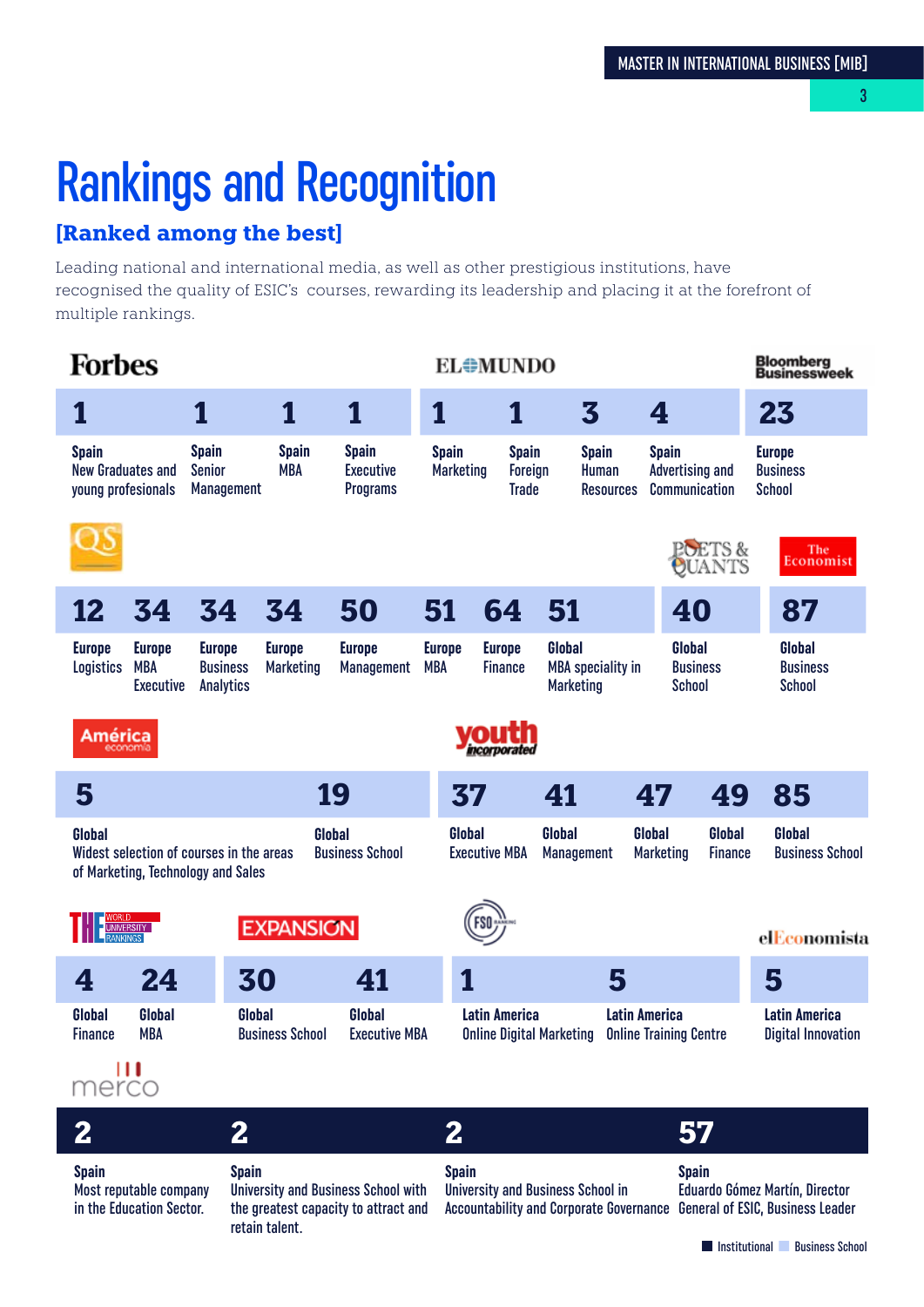#### **MASTER'S DEGREE IN**

### **INTERNATIONAL BUSINESS [MIB]**

#### **OBJECTIVE OF THE MASTER'S DEGREE**

The master discusses several strategic, tactical, and operational concepts used in streamlining global trade. Within the master, we focus on understanding when and how these concepts are applied, as well as on optimization methods for their adequate implementation. At the end of the course students will be able to: Design strategies that will improve the internationalization of companies, implement logistics/supply chain strategies, understand the contractual, marketing, financial, legal, and documentary aspects of foreign trade.

#### **AIMED AT**

The MIB is specifically designed for professionals and graduates that, whereas coming from different backgrounds have the common goal of developing their competencies in the international arena. Whether you are a seasoned manager who wants to expand personal capacities in the globalized world or an entrepreneur that considers that acquiring expertise and knowledge in the international market will clear the path for future opportunities, the MIB strives to deliver the best in its class content for anyone interested in learning how to succeed in commerce and trade abroad.

#### **PERSONAL SKILL**

- > Be able to create an international business plan.
- > Evaluate and make decisions on the international supply chain.
- > Manage and lead a department of international trade.

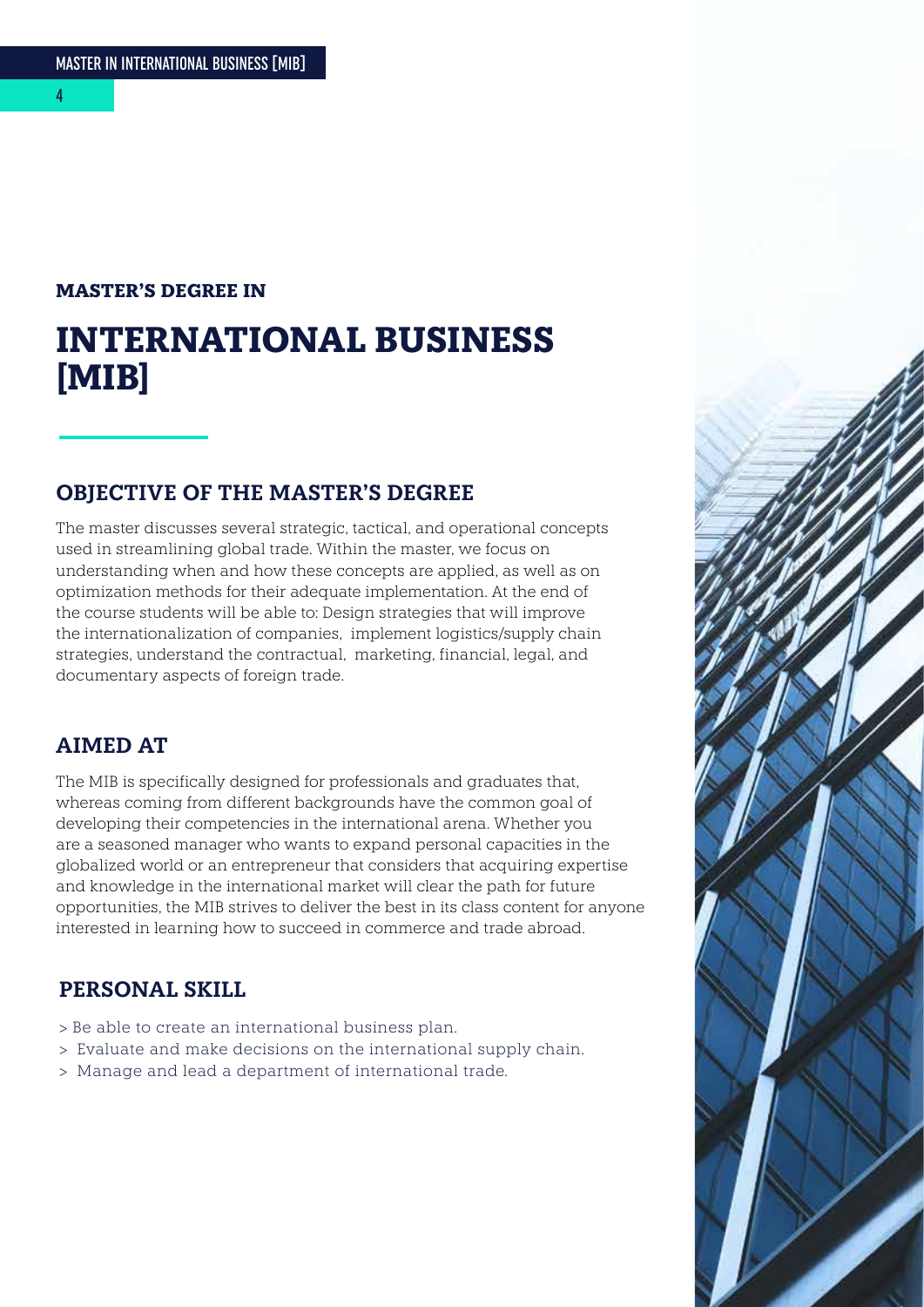#### **There are 2 options to complete the MIB:**

#### **100% in ESIC Spain ›**

#### **75% in ESIC Spain + 25% in SISU Shanghai(1) ›**

The default experience is approximately 2 months in Shangai (usually May and June, tuition fees included) you will have the opportunity to strengthen your international profile and enhance your professional development while continuing the MIB curriculum. This period in China includes a stay in Shanghai's Free Trade Zone, one of the world's largest and economically most relevant, and within these visits to incubators, companies, logistics centres, warehouses, etc.

This part of the program is developed in collaboration with **Shanghai** University's MBA, ESIC's long term partner in China. Those opting for the Madrid & Shanghai pathway will receive a certificate from Shanghai University upon successful completion of the requirements.

At the end of the program, you can choose among different pathways to customize your experience:

- **›** Semester abroad (several possible destinations within ESIC's partners.
- **›** Internship/project in a company (subject to availability)
- **›** Once the MIB is completed, students can follow the academic pathway in Shanghai University obtaining SHU MBA Degree.

(1) If for any reason beyond our control, the Shanghai option was not available, we will do our utmost to provide a suitable alternative if available.

#### **EXIT PROFILE**

It is foreseeable that each student, once the master is finished, has developed competencies and knowledge enough to make an impact in a corporative strategy within the international business development. Students will be in the position to act as a manager with clear capacities in the corporate environment.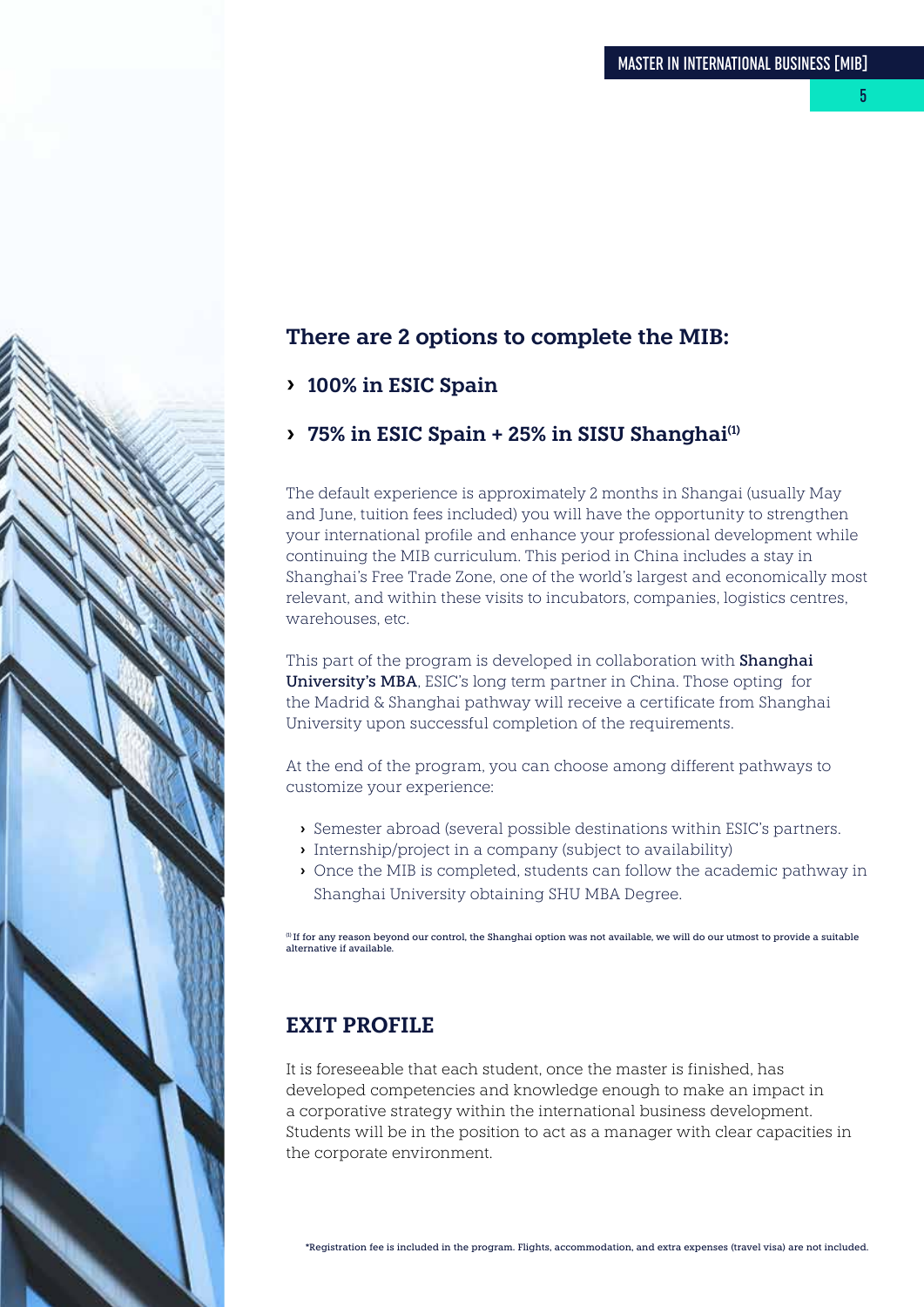# ¿WHY MIB?

# OBJECTIVES:



Acquire the perspective on the nature of foreign trade competitiveness and obtain the competencies to evaluate the complexity of the global business environment by mastering analytical tools for solid decision-making processes.



To develop advanced skills in managing new business models in global scenarios, understanding the entire supply chain, from complex financial situations to SCM management.



To broaden and shape the capabilities and resources of business managers in the global business environment, providing them with the knowledge and the skills demanded by modern international business organizations.



Face and learn to solve complex situations in a systematic fashion in volatile and global scenarios.



To adapt and properly operate in any business environment, or international context.

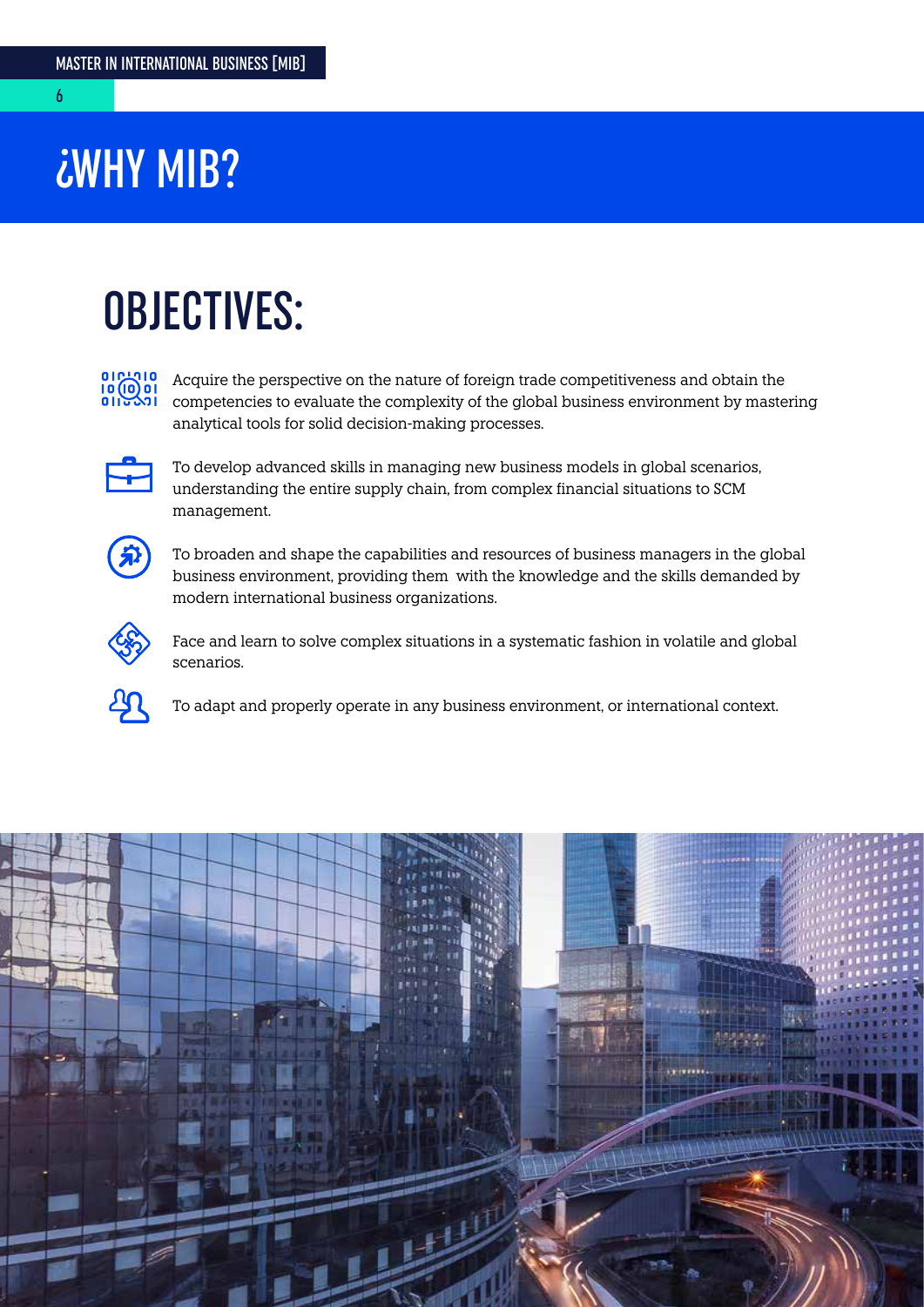# DIFFERENTIATING FACTORS:



#### OPTION TO COMPLETE 25% OF THE PROGRAM IN A PRESTIGIOUS COLLEGE ABROAD



#### TAILOR-MADE PROGRAM TO STUDENT

Preferences included Final Project options.



#### TOP-LEVEL LECTURERS AND PRACTITIONERS

Corporate executives and entrepreneurs well recognized in their respective fields of expertise.



#### SEVERAL LOCATIONS

#### YOU CHOOSE THE SPECIALIZATION

That best suits your professional and personal circumstances.

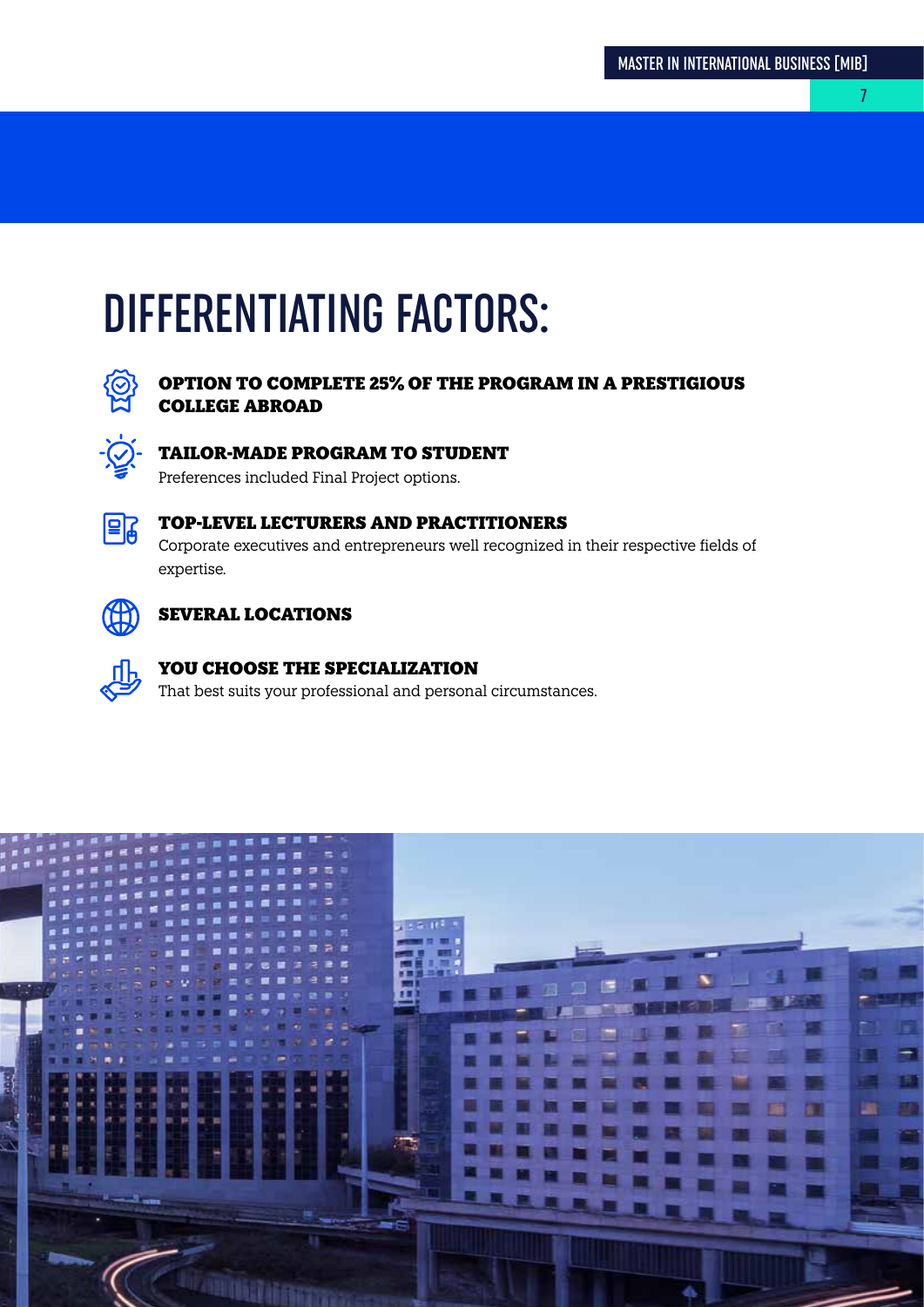# TRANSFORMATIVE LEARNING

#### **Welcome to the educational methodology inspired by the real world.**

ESIC's own methodology pursues your professional and personal development and guarantees you the same experience and academic excellence within a double scenario, physical and digital. Mixed and flexible learning in permanent training.

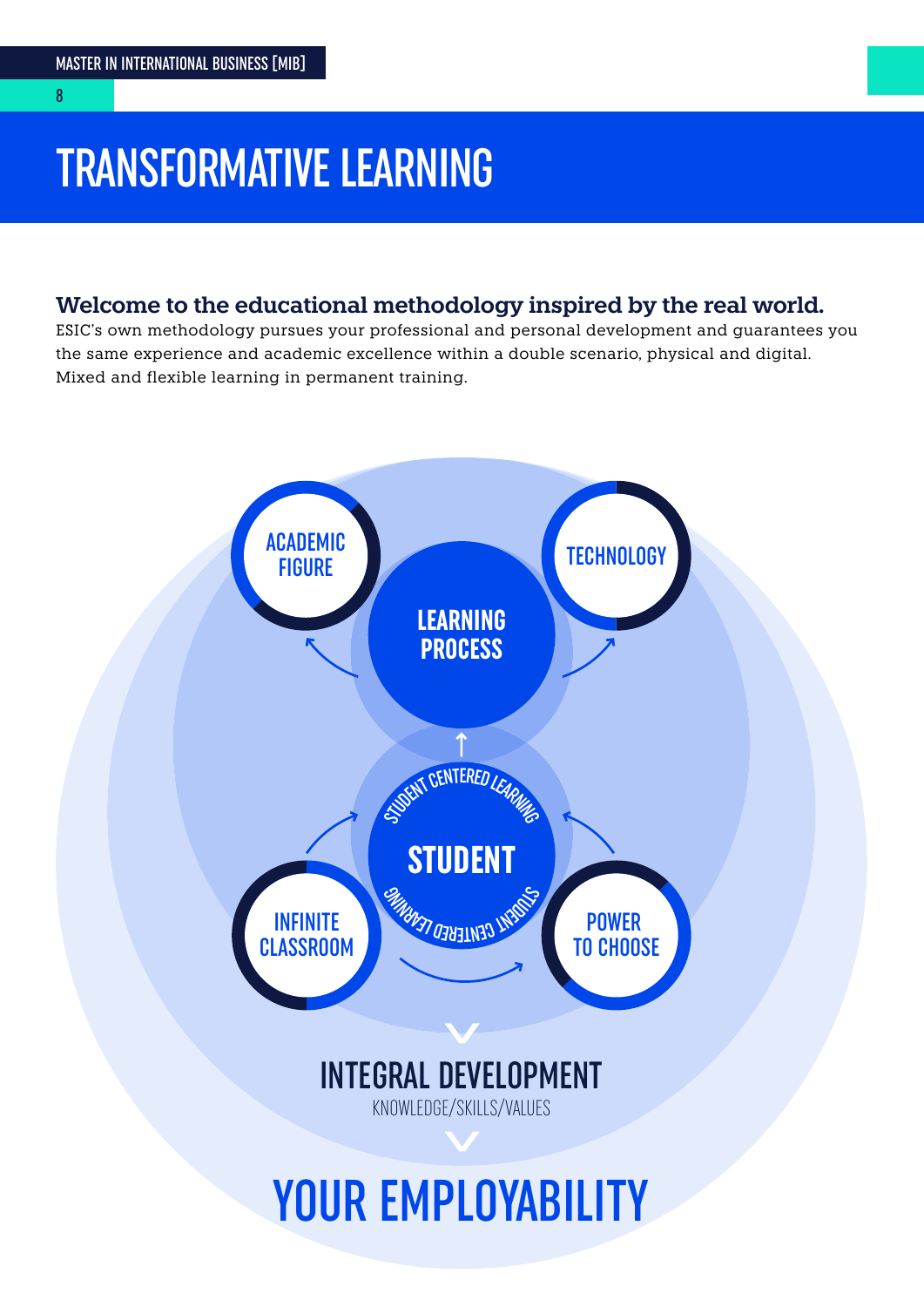# **METHODOLOGY**

#### **Transformative Learning by ESIC**

is a new training ecosystem that pursues the professional and personal development of students within the highest standards of academic and teaching quality and constant interaction between students, teaching staff, the business world and other areas and services of the School.

### **What does it consist of?**

Asynchronous support materials, videos, readings, etc.

扔

Synchronous online sessions



Self-assessment



Case studies and role-plays



Tutorial support and feedback



Practical and experiential activities



Assessment system combining demonstration of individual and group achievements



Tutored final project

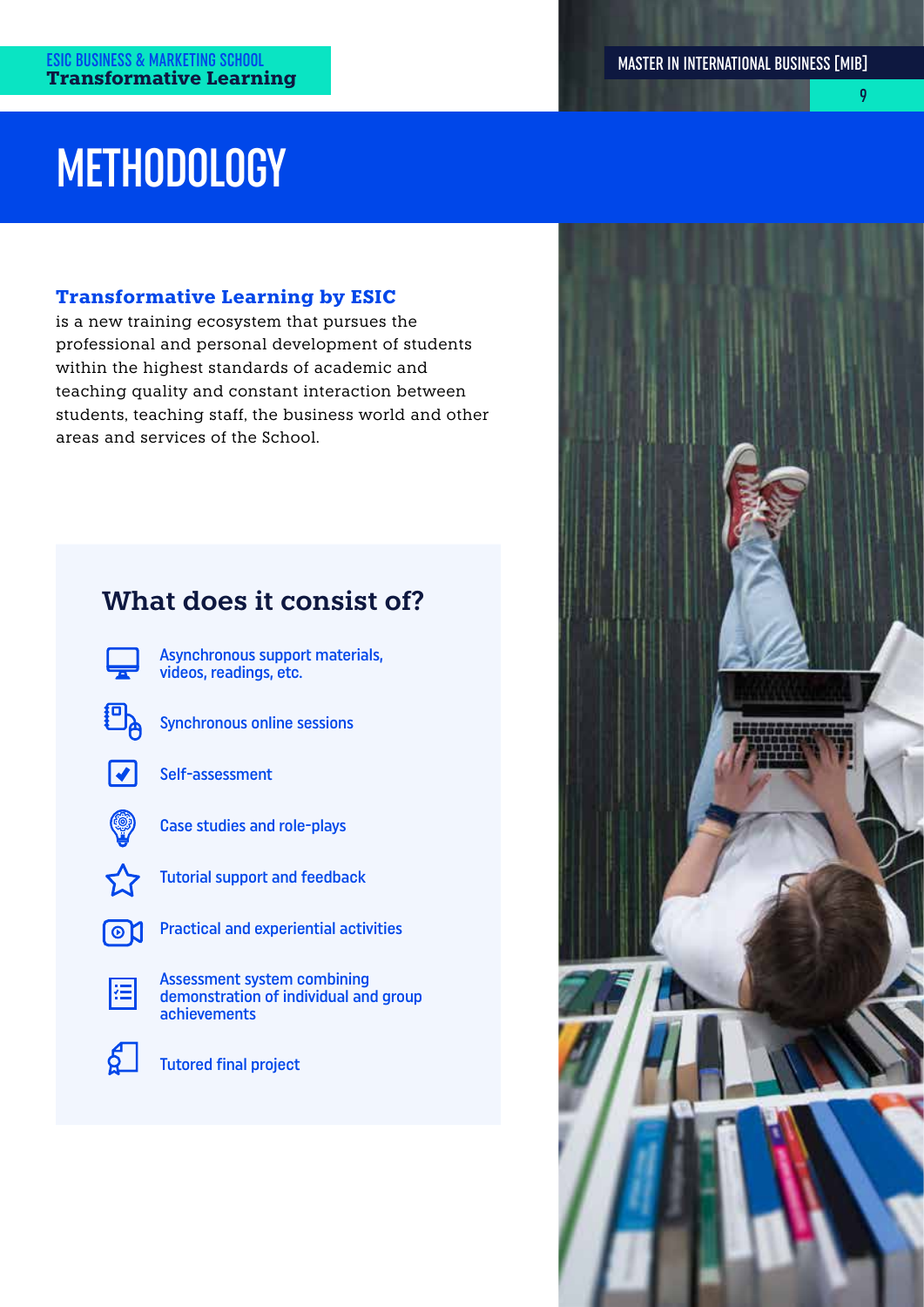# ACADEMIC STRUCTURE

The MIB is a 60 credit master's degree, for which students will be required to study the following:

### **1 MANAGEMENT SUBJECTS**

- Business strategy in global environments
- Business as a global and ethical citizen
- Conscious leadership
- Persuasive communication
- Innovation in a disruptive world
- Critical thinking and the art of decision-making

### **2 SPECIALIZATION SUBJECTS**

#### **Category subjects**

- Organisational culture and models
- Project management
- Finance for management: Stakeholder value creation
- Digital metamorphosis: Strategy

#### **Specific subjects**

- Market analysis and consumer behaviour
- Business in a globalized world
- International marketing approach
- The SCM and its operations
- International financial systems
- International contracting, currencies and credit risks
- Macro economy in a globalized world
- Marketing Mix

#### **3 OPTIONAL SUBJECTS**

#### **Subjects and training activities that complement the student's curricular experience:**

Courses, international study tours, business experiences, advanced programs in management tools for certification preparation, etc.

#### **4 FINAL PROJECT**

This part of the program takes the form of an **individual project**. The purpose of this project is to take participants onto the next stage of professional development while helping them to grow from a behavioural perspective.

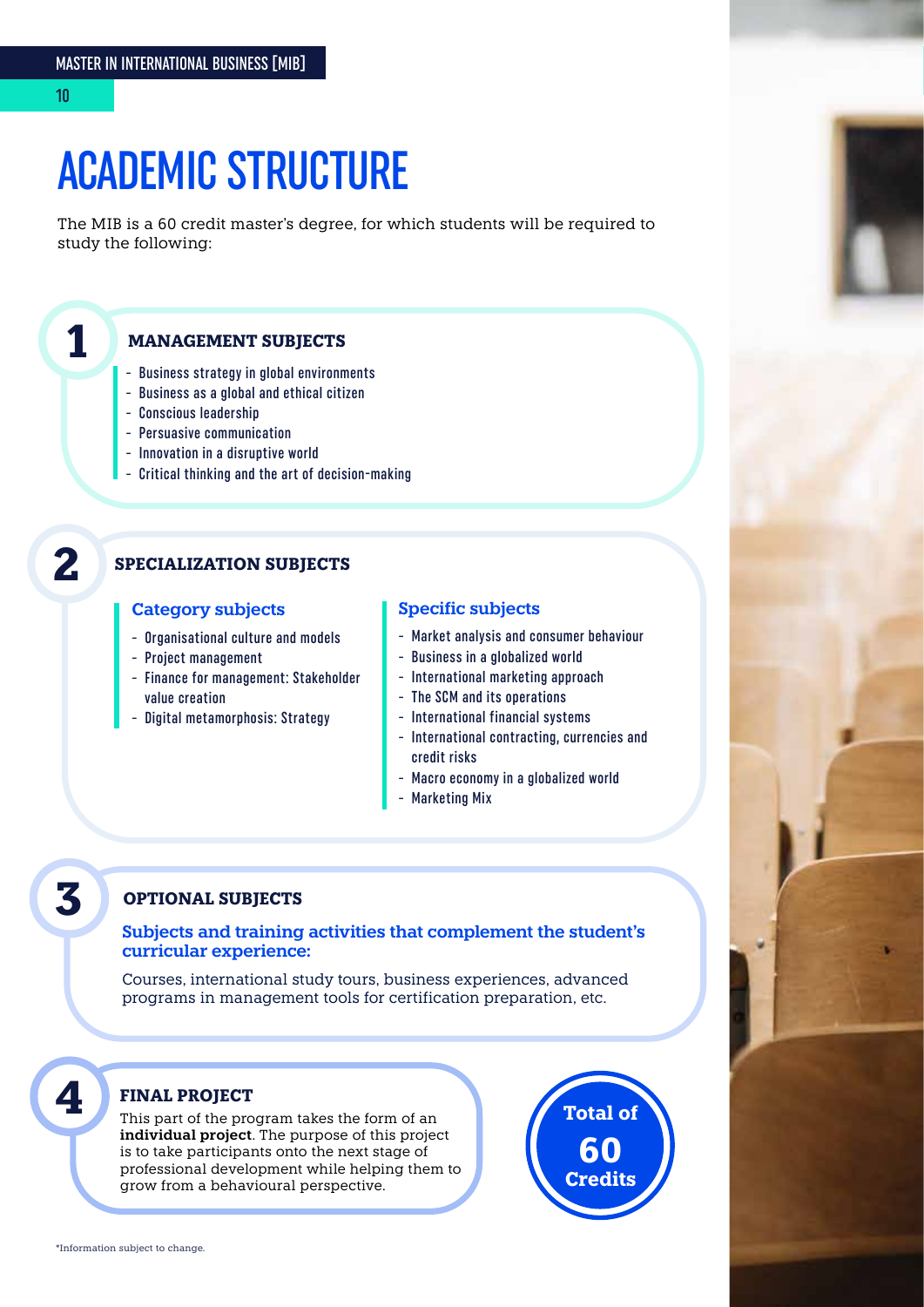### **1 MANAGEMENT SUBJECTS**

#### BUSINESS STRATEGY IN GLOBAL ENVIRONMENTS

Current organizations and environments require an adaptative leadership not just in the external facts but in the managers' profile as well. Within this framework communication abilities are more and more important in globalized and multicultural environments. Students will learn their leadership style and how to apply it in different circumstances. They will learn how to use and apply fundamental structures and elements to deliver clear and attractive messages approaching communication with confidence. They will also learn how to deal with uncertain situations, questions or confrontational issues.

#### BUSINESS AS A GLOBAL AND ETHICAL CITIZEN

The aim of this subject is for the student to acquire the competencies and knowledge taking the decisions in an ethical way, with social corporate responsibility and the different stakeholders in a global and multicultural environment. Apply high standards of respect for human values and cultural diversity. Develop competencies to measure the economic impact of decisions when taken or even when not taken.

#### CONSCIOUS LEADERSHIP

The current environment and organizations require adaptive leadership that considers not only external aspects but also the manager's personal profile. Communication, and listening skills (feedback) are increasingly important in the plural, multicultural and globalized environments. During this course, students will learn to know their leadership style and how to exercise it in different environments. Likewise, they must know and use the fundamental elements and structures to build clear messages that allow them to approach communication with more confidence and know how to effectively manage situations of doubt, questions or confrontation.

#### PERSUASIVE COMMUNICATION

The current context modifies the way we communicate and interact, the diversity of people we address, as well as the means we use to transmit messages, share, influence and achieve our purpose, highlight the importance of becoming aware of our communication style and impact, being key to know the tools and methodologies that make us more flexible in order to adapt to any situation and interlocutors without losing impact.

#### INNOVATION IN A DISRUPTIVE WORLD

The unit focuses on the generation and improvement of business opportunities thinking "out of the box" Innovation will be the centre of value creation in the present disruptive environment.

#### CRITICAL THINKING AND THE ART OF DECISION-MAKING

This unit helps the student to differentiate the problems in order to identify decisions with major impact in business minimizing efforts, costs and time. This unit gives the tools to identify those problems differentiating the ones related to business/money from the ones related to personal/organizational issues. It develops technical abilities for decision making with limited or complex information.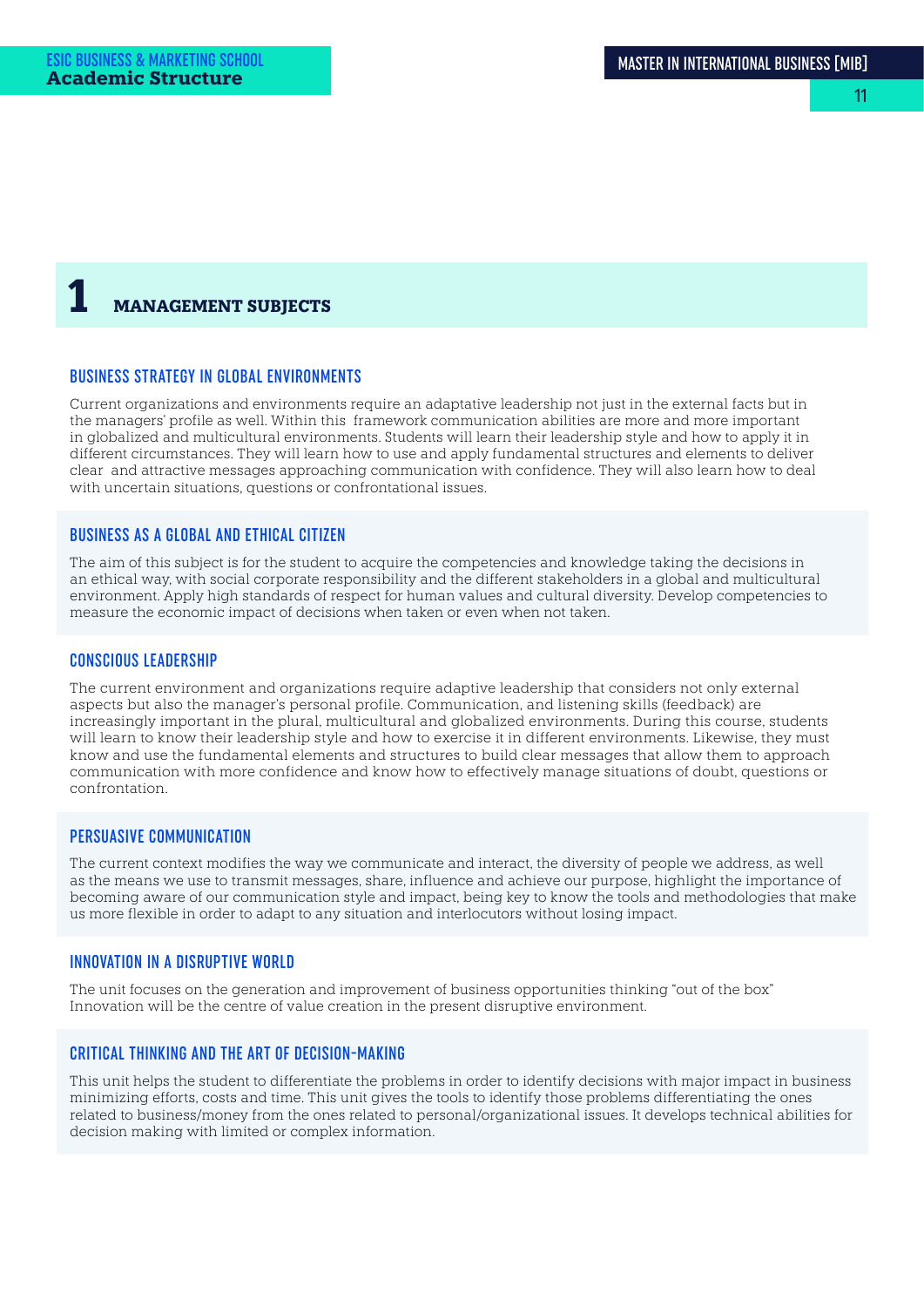### **2 SPECIALIZATION SUBJECTS**

#### **Category subjects**

#### ORGANIZATIONAL CULTURE AND MODELS

The advances we are experiencing in different disciplines and especially in technology are modifying the value chain in organizations in a way that is necessary to ensure their sustainability and competitiveness. This is why the alignment of the organization and the adaptation of structures in an agile manner are key to achieving an organizational design that evolves at the same speed as the context in which we work. This subject allows us to develop the behaviors that allow us to deploy the culture by improving the employee and customer experience, to know the most appropriate tools for the management, measurement and monitoring of the indicators defined in the value proposition, and to incorporate the most appropriate models for change management in organizations. Knowing what to do, when to do it and how to address the challenges considering all stakeholders to ensure the optimal evolution and adaptation to the digital ecosystem.

#### PROJECT MANAGEMENT

In this unit students will learn the concepts, methods and tools related to project management. It will drive the students to run the strategy initiatives of their company efficiently acting independently but in coordination with the rest of the organization.

#### FINANCE FOR MANAGEMENT: STAKEHOLDER VALUE CREATION

Financing of assets/companies and different investment strategies to maintain growth. Critical analyses of key financial elements either generating value or being a risk, at either domestic are domestic or international level. Fintech elements that are shaping the financial market environment will also be analysed.

#### DIGITAL METAMORPHOSIS: STRATEGY

The first part of the subject allows the student to develop the ability to diagnose the degree of digital maturity of a company, the market in which it competes and the impact of the use of data and the main emerging technologies, to, from there, propose strategic lines of action that guarantee the adequate implementation and management of the company's resources and capacities. The second part of the subject explores the way in which strategies can provide superior value through the introduction of new technologies, their knowledge, the use of data for decision-making, the organizational and cultural change that must facing companies to ensure success in this digital metamorphosis that companies must face to ensure could lead to its disappearance if it does not carry it out.

12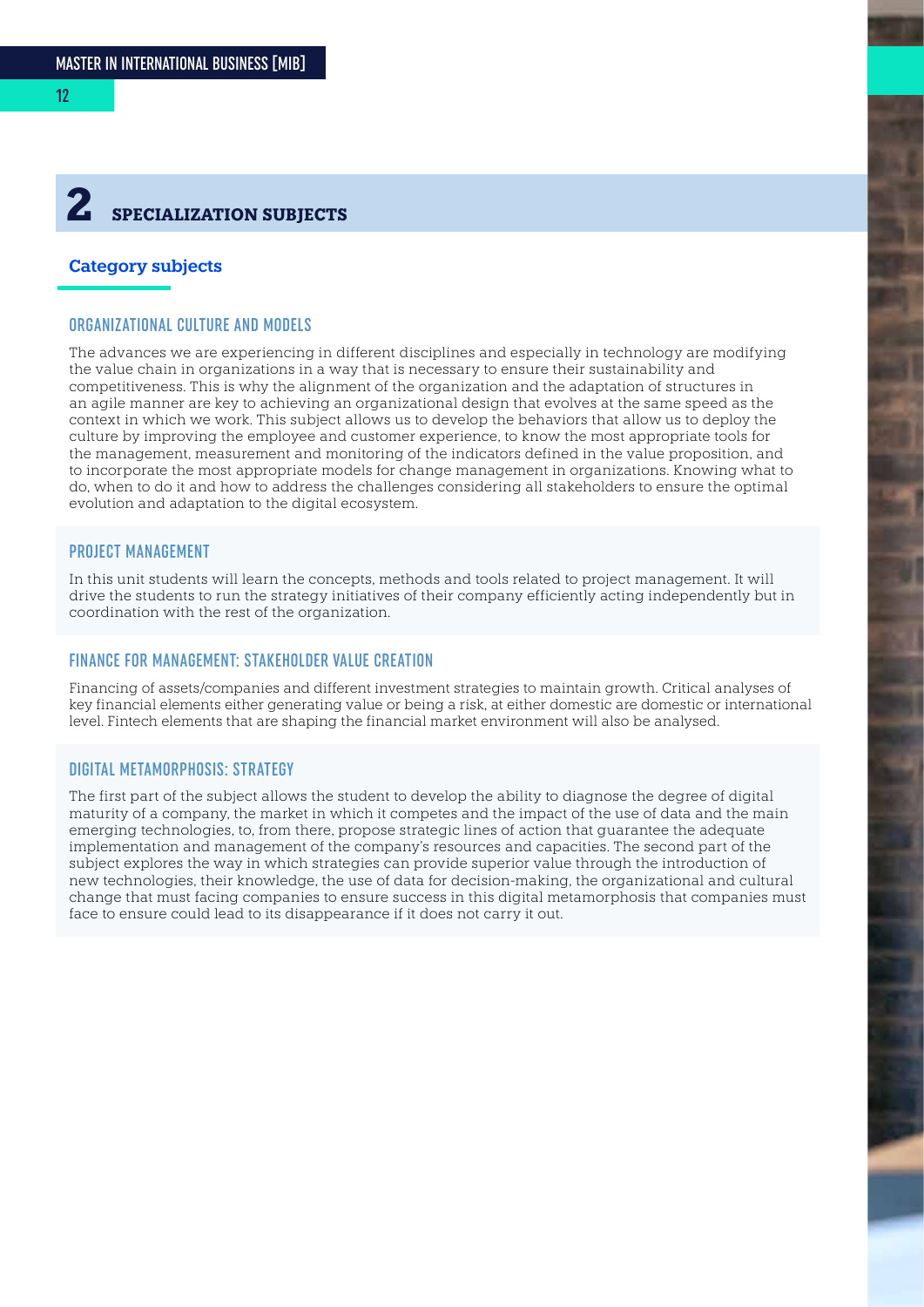ESIC BUSINESS & MARKETING SCHOOL MASTER IN INTERNATIONAL BUSINESS [MIB] **Académic Structure** 

13

 $\sqrt{1 + 1}$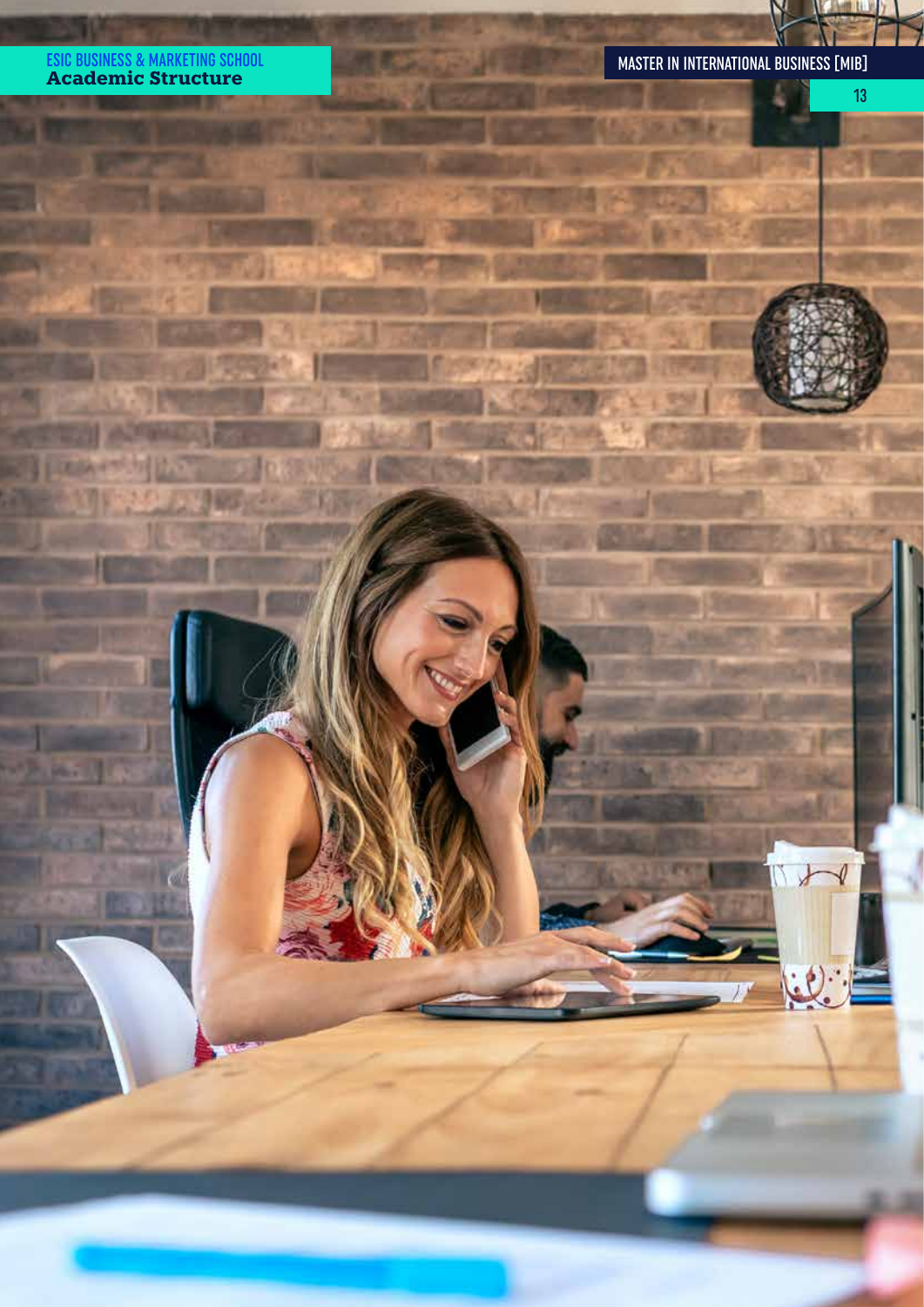### **2 SPECIALIZATION SUBJECTS**

#### **Specific subjects**

#### MARKET ANALYSIS AND CONSUMER BEHAVIOUR

This discipline is defined as the function that connects buyers and sellers through quantitative and qualitative data analysis. It is collected to understand the behavior of the people and their stimuli before the purchase. With this analysis, we define the impact of consumer behavior on the journey towards making business decisions. Therefore, market research analyzes consumers from a scientific point of view to try to determine what are the elements that drive the purchase and their needs, which, in turn, allows establishing retention strategies and improvement in the experience of users. Research designs and sources of information. Qualitative methods. quantitative techniques. Causal research: experimentation. Measurement theory. Applied marketing science: Data Analysis and statistics.

#### BUSINESS IN A GLOBALIZED WORLD

The subject provides the precise tools to face the challenge of globalization from the perspective of SMEs, from the creation of the international strategic plan to competitive positioning. Both the internal characteristics of small businesses and the environment in which they must operate are analyzed and studied: possibilities, resources, capacities, structure, threats, strategic plan, etc. The external analysis will study the global context and how to improve skills to compete in a volatile world but full of opportunities. SME & Family Business Overview. Main challenges faced by these companies. SME and Family Business information requirements and sources of information. Corruption and Foreign Trade. Risk analysis overview. World markets and SMEs. The Hubs as an alternative.

#### INTERNATIONAL MARKETING APPROACH

In this subject, the student will acquire the competencies that will allow him to elaborate the marketing strategy with a results-oriented target and under an approach that integrates and links the formulation of operational and strategic initiatives of the marketing mix elements with the segmentation and positioning parts. Finally, it will permit the configuration of the global marketing plan including the elements that are specific to the digital area.

#### THE SCM AND ITS OPERATIONS

The current events on the international markets are forcing companies to rethink their global supply chains, from suppliers to transportation methods, from the Incoterms to last-mile delivery in the eCommerce, are reshaping the way companies think its logistics. Customs, commercial and legal documents, and the global logistics network are the foundations of world business. This unit encompasses two main chapters, one dedicated to the commercial relationships between parties and its collaterals like Incoterms, paperwork and documentation, customs or cargo insurance, and the other focused on the management of the supply and operations chain, including logistics, transportation, and operations.

#### INTERNATIONAL FINANCIAL SYSTEMS

In this unit, students will understand the challenges that companies face from the perspective of international finance, such as business operations, working capital management, and banking relationships. The figure of financial intermediaries and banks is key to the efficient management of financials and cash management. All this will allow the student to acquire the necessary skills to understand the economic and financial aspect that surrounds the international environment.

#### INTERNATIONAL CONTRACTING, CURRENCIES AND CREDIT RISKS

Exchange and export credit insurance, contracts and international tendering are critical parts of any international operation. Knowing how to work with foreign currencies, how credit insurance works, or what is a binding international contract is a must.

14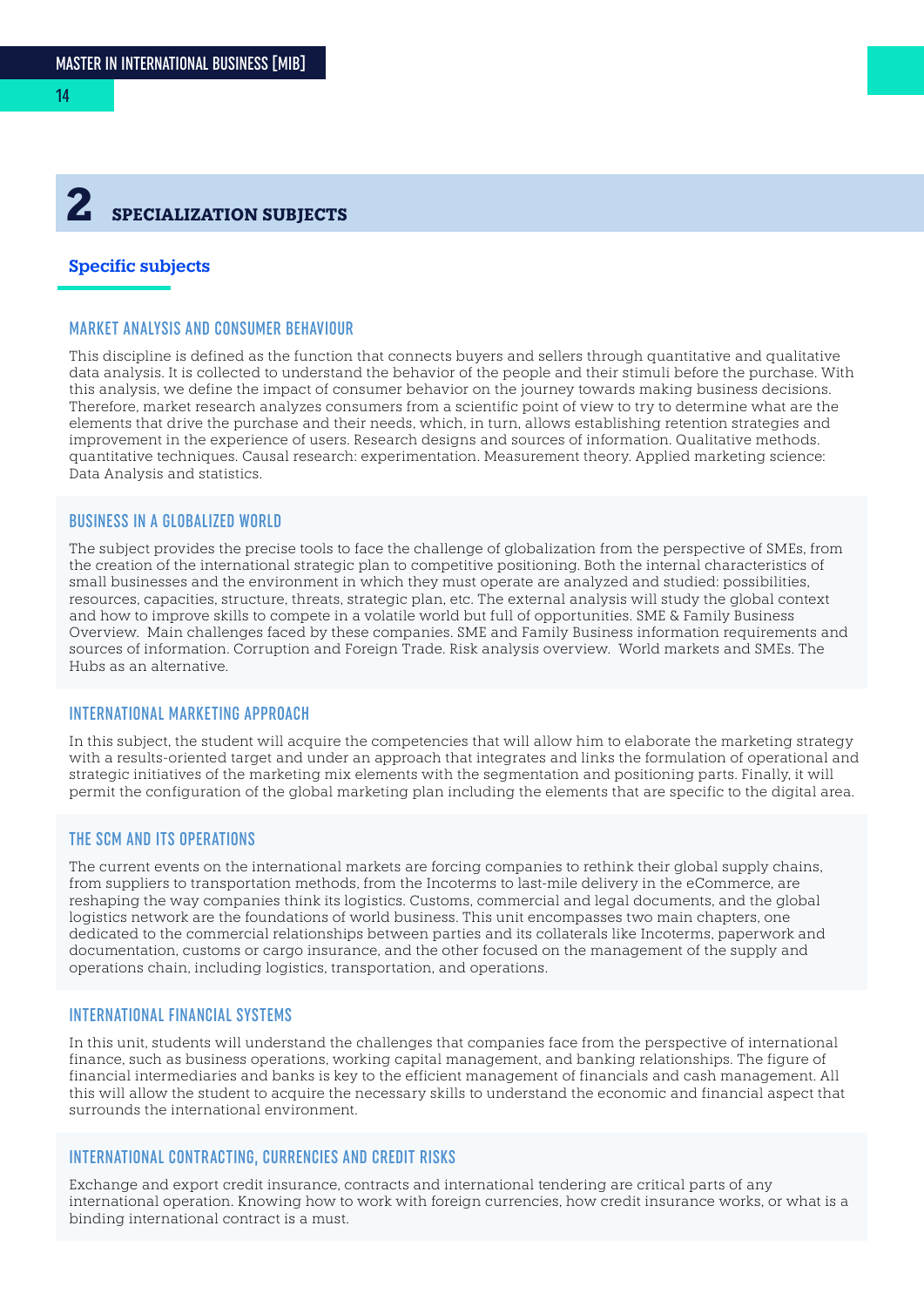#### MACRO ECONOMY IN A GLOBALIZED WORLD

The subject provides an on-hand perspective of the current macroeconomic events that affect global trade and delivers a broad understanding of how the global economy affects the international trade environment. The student will obtain a global perspective to critically analyze and make decisions based on their own criteria.

#### MARKETING MIX

Product, Pricing, Distribution, Communications within the international environment.

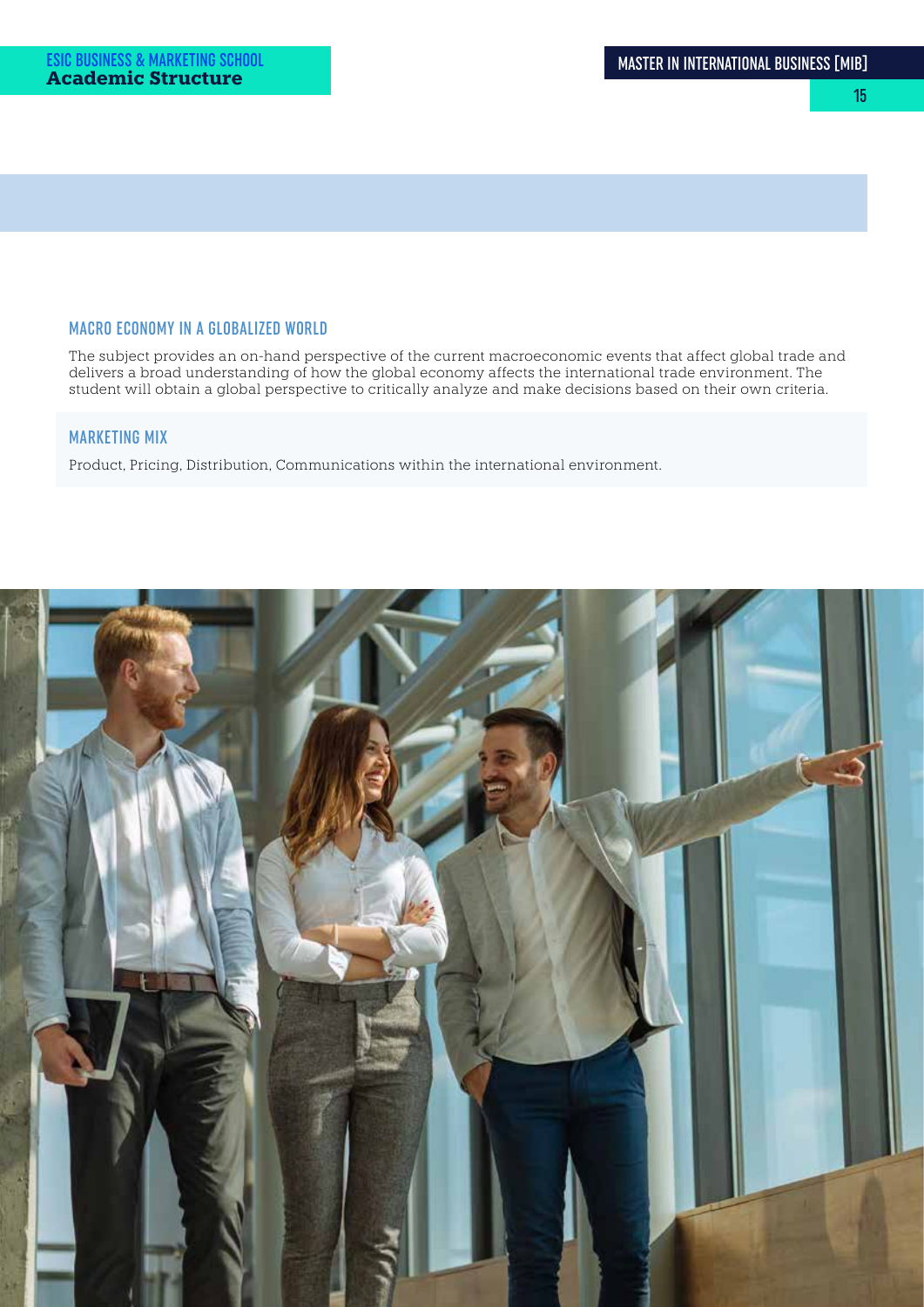### **3 OPTIONAL SUBJECTS**

Subjects or activities are freely chosen by the student to personalise a part of their master's degree and thus complete their skills development. Students can choose subjects related or unrelated to their discipline, experience what it is like to study abroad, or prepare for a certification.

It will be possible to take the elective courses in English or Spanish and select the ones that are of most interest to the students, regardless of the category of the program they are taking. There are two levels for each elective subject; an essential level or an advanced level, which will depend on the content of the program.

Elective subjects supplement what is learned on the courses: here students will be able to choose between 3 options:

#### **- Optional Subjects per category**

| <b>MANAGEMENT</b> | Management & Investment on financial assets<br>The Start Up journey<br>Re & Upskilling: boost your professional efficiency<br>The journey to develop a global business                                                                  |
|-------------------|-----------------------------------------------------------------------------------------------------------------------------------------------------------------------------------------------------------------------------------------|
| <b>MARKETING</b>  | <b>Digital Marketing</b><br><b>Marketing Automation for Operating Marketing</b><br><b>Purpose Branding</b><br>Sales 4.0: new digital models                                                                                             |
| <b>TECHNOLOGY</b> | Essential cybersecurity for non-technical Executives<br><b>Essential Big Data and IA for non-technical Executives</b><br>Internet of Value (Technologies for non-technical Executives)<br><b>Business 4.0: Process Automation (RPA)</b> |

#### **- Subjects to prepare for certification\***

Students can choose between:

|                                                                  | <b>Category</b>  | Language      |
|------------------------------------------------------------------|------------------|---------------|
| Google tools for decision making (Google Tools)                  | <b>Marketing</b> | ES/ENG        |
| Software for Smart Marketing (Hubspot Software Marketing)        | <b>Marketing</b> | <b>ES/ENG</b> |
| Advanced Marketing (CIM - Chartered Institute of Marketing)      | <b>Marketing</b> | <b>ENG</b>    |
| Advanced Client Management (Salesforce Administrator)            | Marketing        | ES/ENG        |
| Scrum in practice (Professional Scrum Master Certification -PSM) | Management       | <b>ES/ENG</b> |
| People Analytics (Certificate Program)                           | Management       | ES/ENG        |
|                                                                  |                  |               |

\*This does not include exam fees for any certification, or individual CIM tutoring.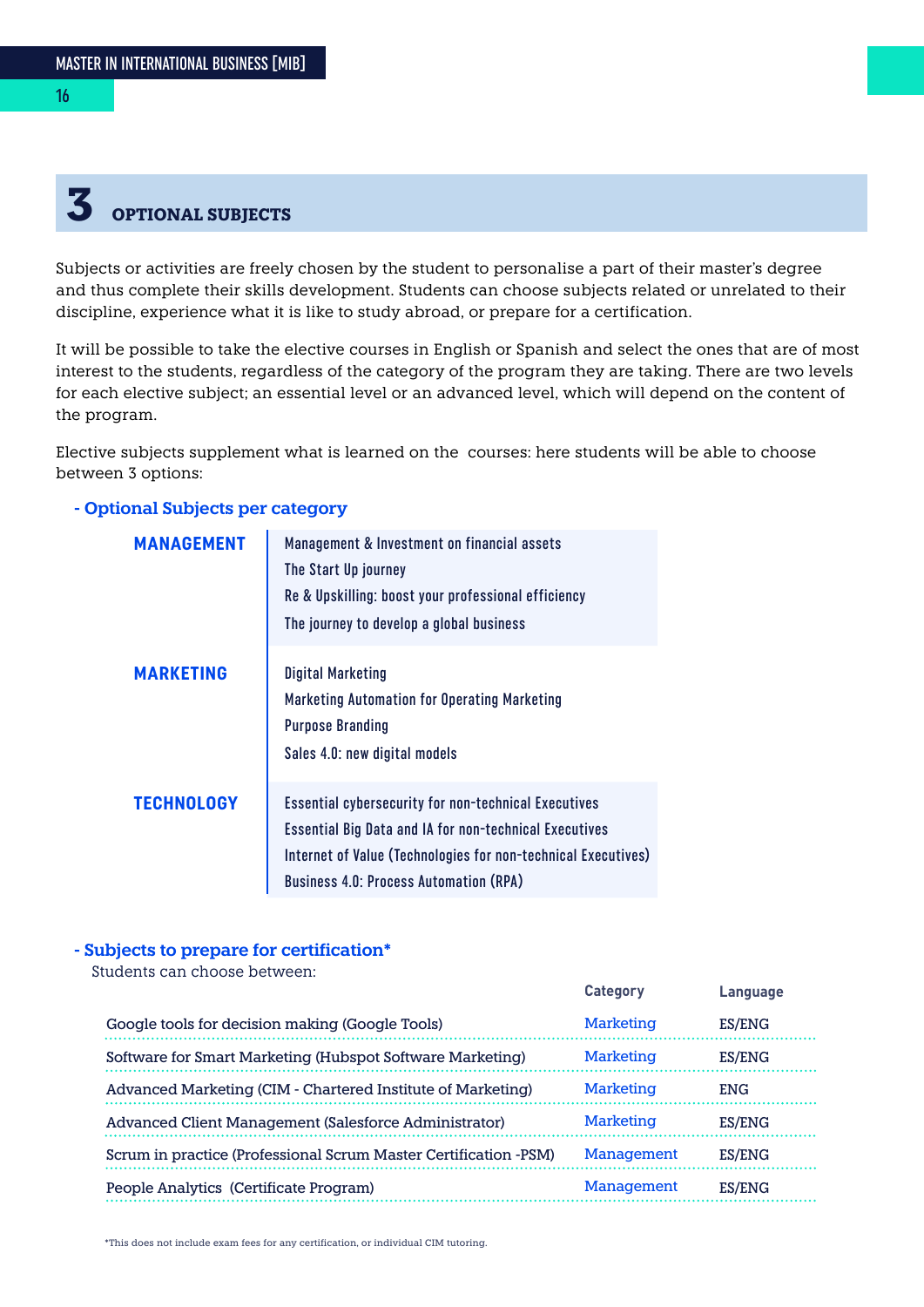### **4 FINAL PROJECT**

This part of the program takes the form of an **individual project.** The purpose of this project is to take participants onto the next stage of professional development while helping them to grow from a behavioral perspective. The project aims to enable students to:

- > Take one of the key emerging themes identified during the program and apply it to a major business project within their organization or business sector.
- > Identify the skills and knowledge required to implement the business project successfully and assess their competence in these areas.
- > Evaluate the success of the business projects in the light of current knowledge on the topic.
- > Evaluate their role within the project in terms of skills and behaviors. Participants will be encouraged to develop personal effectiveness through critical self-awareness and selfreflection. The project must involve international operations.

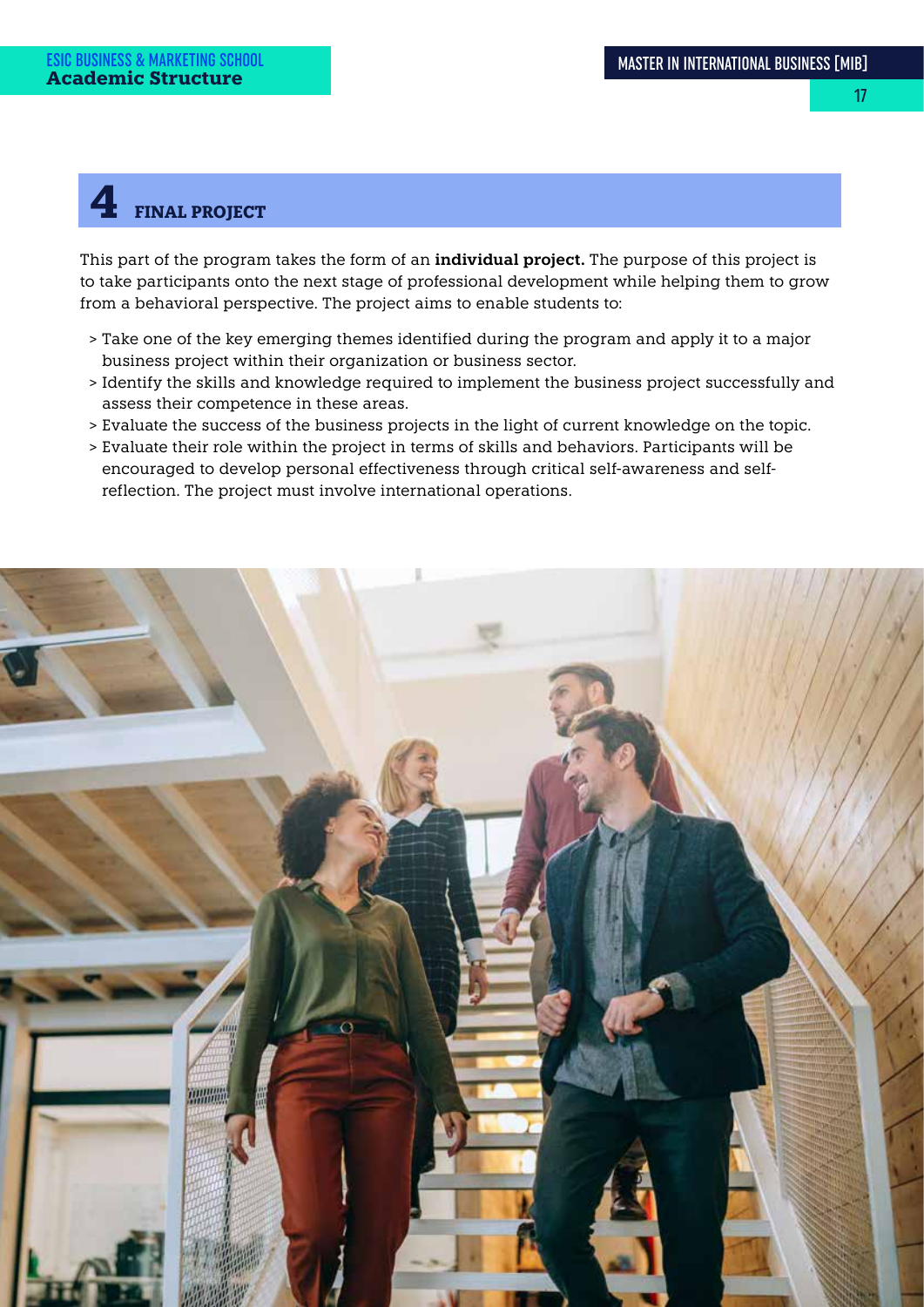# WE PREPARE YOU TO WORK IN THE WORLD'S TOP COMPANIES



# WORK PLACEMENTS

We encourage student internships in companies, facilitating the application of their theoretical and practical knowledge through work placements.

3000+ offers of placements

1000+ students on placement

> 30% of interns continue with a work contract

personalized counselling

ড়ি

prizes and competitions for entrepreneurs





among

೪೭

incubator of ideas talks and encounters with **entrepreneurs** 

7о networking investor entrepreneurs forums

IIIII

3000+ Partner companies

# $2000+$  Job offers per year<br>administered from

3

administered from Esic

employment rate

exclusive portals for seeking international offers

75% of our students work<br>The in a multinational or<br>in a large company in a multinational or in a large company

# ENTREPRENEURS

ESIC Business and Marketing School generates, fosters and integrates actions for encouraging entrepreneurship, by providing support and training. It runs programs and activities in the area of creating a business to support our students' business initiatives and to contribute to their consolidation.

# PROFESSIONAL CAREERS

Throughout your entire career, our unit of professional careers (UDP) we train you and advise you on questions of employability supporting, supporting you in the search for opportunities through access to an exclusive employability portal and the organization of job fairs and hiring events.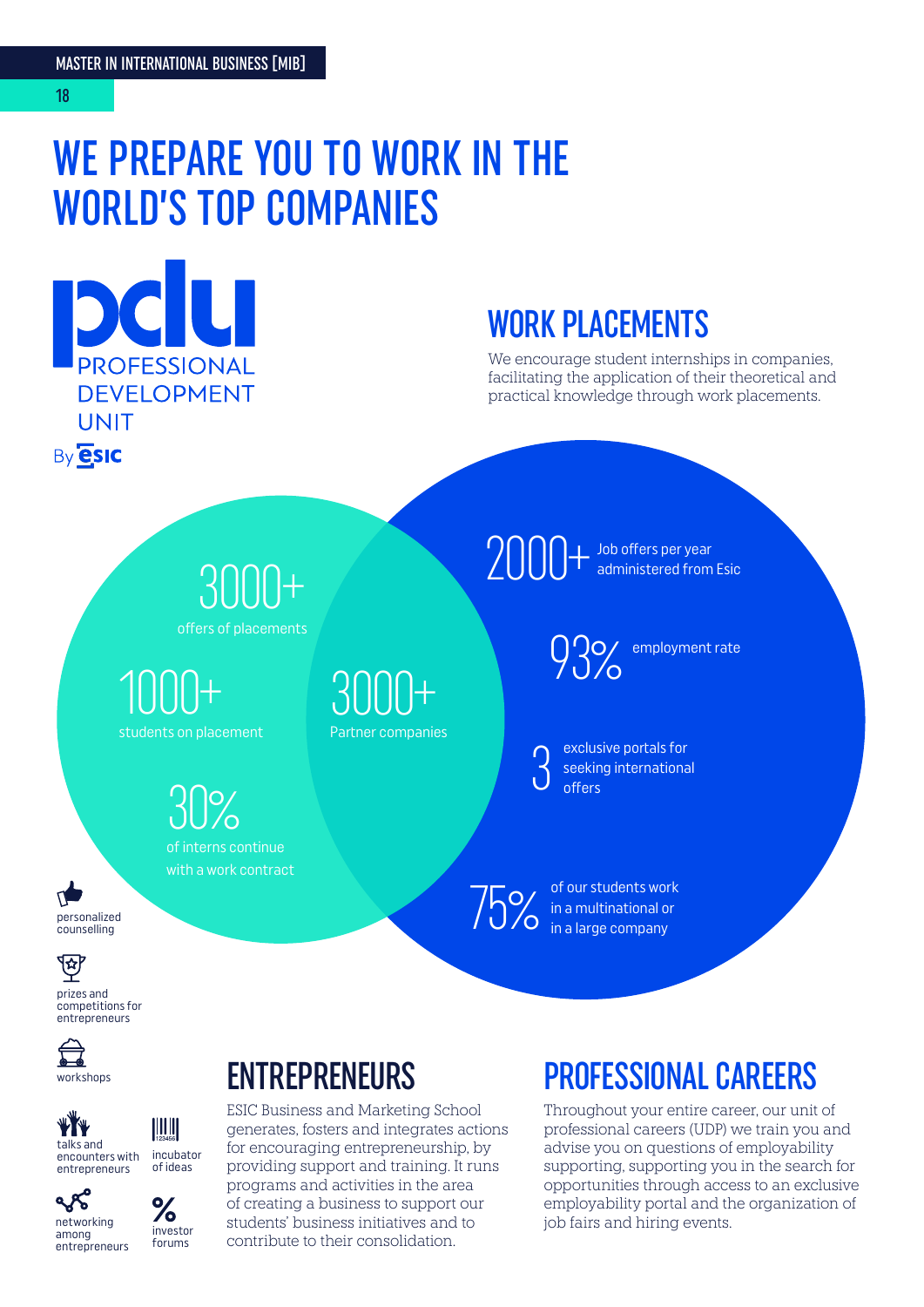# **[ global professionals ]** ESIC LANGUAGES

**ESIC Languages** was conceived to provide an enjoyable, interesting, useful experience that will allow you to achieve goals in international communication in the professional, academic or personal sphere.

**ESIC Languages** is accredited for administering and assessing the main internationally-recognized examinations: TOEFL, TOEIC, Cambridge General English and, Cambridge Business English Certificates (BEC). In addition, we teach in other languages, such as German, French, Chinese and, Spanish as a Foreign Language (accredited by the Instituto Cervantes).

#### **Preparation Centre and Authorized Examination Centre**

Full-year courses Custom-made programs Programs for specific purposes Intensives



### **[ global + multicultural ]**

We reinforce our educational program with the possibility of complementing your chosen course of studies with an international experience. We have international collaboration agreements and exchange programs with:

40+ receiving countries



agreements with 125+ universities